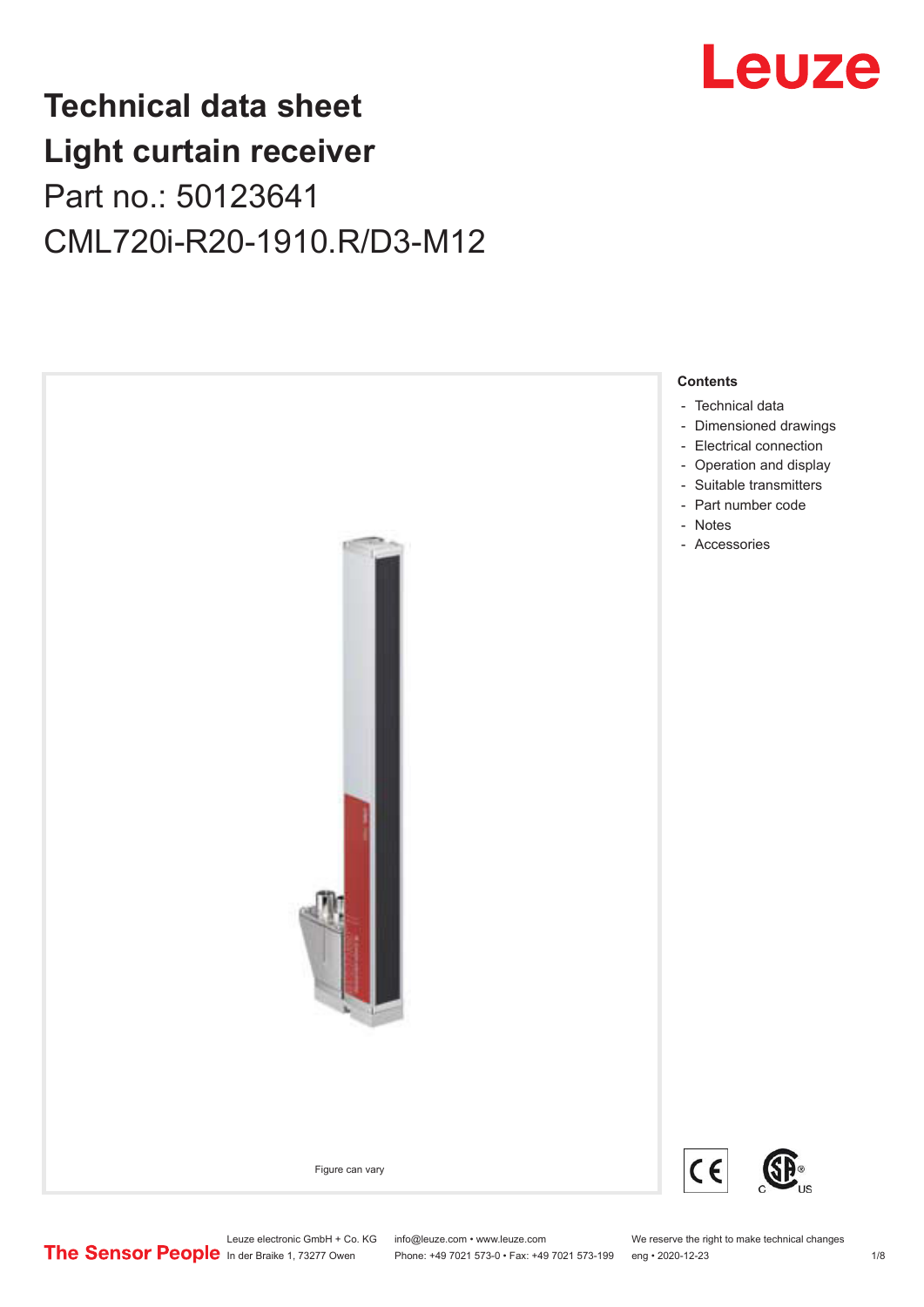### <span id="page-1-0"></span>**Technical data**

# Leuze

| <b>Basic data</b>                              |                                                                    |
|------------------------------------------------|--------------------------------------------------------------------|
| <b>Series</b>                                  | 720                                                                |
| <b>Operating principle</b>                     | Throughbeam principle                                              |
| Device type                                    | Receiver                                                           |
| <b>Contains</b>                                | Accessories for the use of the BT-2R1                              |
| <b>Application</b>                             | Object measurement                                                 |
| <b>Special version</b>                         |                                                                    |
| <b>Special version</b>                         | Crossed-beam scanning                                              |
|                                                | Diagonal-beam scanning                                             |
|                                                | Parallel-beam scanning                                             |
| <b>Optical data</b>                            |                                                                    |
| <b>Operating range</b>                         | Guaranteed operating range                                         |
| <b>Operating range</b>                         | 0.37m                                                              |
| <b>Operating range limit</b>                   | Typical operating range                                            |
| <b>Operating range limit</b>                   | 0.29m                                                              |
| <b>Measurement field length</b>                | 1.910 mm                                                           |
| <b>Number of beams</b>                         | 96 Piece(s)                                                        |
| Beam spacing                                   | 20 mm                                                              |
|                                                |                                                                    |
| Measurement data                               |                                                                    |
| Minimum object diameter                        | 30 mm                                                              |
| <b>Electrical data</b>                         |                                                                    |
| <b>Protective circuit</b>                      | Polarity reversal protection                                       |
|                                                | Short circuit protected                                            |
|                                                | <b>Transient protection</b>                                        |
| Performance data                               |                                                                    |
| Supply voltage U <sub>B</sub>                  | 18  30 V, DC                                                       |
| <b>Residual ripple</b>                         | 0  15 %, From $U_B$                                                |
| <b>Open-circuit current</b>                    | 0  350 mA, The specified values refer                              |
|                                                | to the entire package consisting of trans-<br>mitter and receiver. |
| Inputs/outputs selectable                      |                                                                    |
| Output current, max.                           | 100 mA                                                             |
| Input resistance                               | $6,000 \Omega$                                                     |
| Number of inputs/outputs selectable 2 Piece(s) |                                                                    |
| Type                                           | Inputs/outputs selectable                                          |
| Voltage type, outputs                          | DC                                                                 |
|                                                |                                                                    |
| Switching voltage, outputs                     | Typ. $U_{\rm B}$ / 0 V                                             |
| Switching voltage, inputs                      | high: ≥6V<br>low: < 4V                                             |
|                                                |                                                                    |
| Input/output 1                                 |                                                                    |
| Activation/disable delay                       | 1 <sub>ms</sub>                                                    |
| <b>Timing</b>                                  |                                                                    |
| <b>Cycle time</b>                              | 3.28 ms                                                            |
| Response time per beam                         | 30 µs                                                              |
|                                                |                                                                    |
| <b>Interface</b>                               |                                                                    |
| Type                                           | RS 485 Modbus                                                      |
| <b>RS 485</b>                                  |                                                                    |
| <b>Function</b>                                | Process                                                            |

|  | <b>Service interface</b>                    |                                       |
|--|---------------------------------------------|---------------------------------------|
|  | Type                                        | IO-Link                               |
|  |                                             |                                       |
|  | <b>IO-Link</b>                              |                                       |
|  | <b>Function</b>                             | Configuration via software<br>Service |
|  |                                             |                                       |
|  | <b>Connection</b>                           |                                       |
|  | <b>Number of connections</b>                | 2 Piece(s)                            |
|  | <b>Plug outlet</b>                          | Rear side                             |
|  |                                             |                                       |
|  | <b>Connection 1</b>                         |                                       |
|  | <b>Function</b>                             | Configuration interface               |
|  |                                             | Connection to transmitter             |
|  |                                             | Signal IN                             |
|  |                                             | Signal OUT                            |
|  | <b>Type of connection</b>                   | Voltage supply<br>Connector           |
|  | <b>Thread size</b>                          | M <sub>12</sub>                       |
|  | <b>Type</b>                                 | Male                                  |
|  | <b>Material</b>                             | Metal                                 |
|  | No. of pins                                 | 8-pin                                 |
|  | Encoding                                    | A-coded                               |
|  |                                             |                                       |
|  | <b>Connection 2</b>                         |                                       |
|  | <b>Function</b>                             | <b>BUS IN</b><br><b>BUS OUT</b>       |
|  | <b>Type of connection</b>                   | Connector                             |
|  | <b>Thread size</b>                          | M <sub>12</sub>                       |
|  | Type                                        | Female                                |
|  | <b>Material</b>                             | Metal                                 |
|  | No. of pins                                 | $5 - pin$                             |
|  | Encoding                                    | B-coded                               |
|  |                                             |                                       |
|  | <b>Mechanical data</b>                      |                                       |
|  | Design                                      | Cubic                                 |
|  | Dimension (W x H x L)                       | 29 mm x 35.4 mm x 1,943 mm            |
|  | <b>Housing material</b>                     | Metal<br>Aluminum                     |
|  | <b>Metal housing</b><br>Lens cover material | Plastic                               |
|  | Net weight                                  | 2,100 g                               |
|  | <b>Housing color</b>                        | Silver                                |
|  | <b>Type of fastening</b>                    | Groove mounting                       |
|  |                                             | Via optional mounting device          |
|  | <b>Operation and display</b>                |                                       |
|  | Type of display                             | LED                                   |
|  |                                             | OLED display                          |
|  | <b>Number of LEDs</b>                       | 2 Piece(s)                            |
|  | Type of configuration                       | Software                              |
|  |                                             | Teach-in                              |
|  | <b>Operational controls</b>                 | Membrane keyboard                     |
|  | <b>Environmental data</b>                   |                                       |
|  |                                             |                                       |
|  | Ambient temperature, operation              | $-3060 °C$                            |
|  | Ambient temperature, storage                | -40  70 °C                            |
|  |                                             |                                       |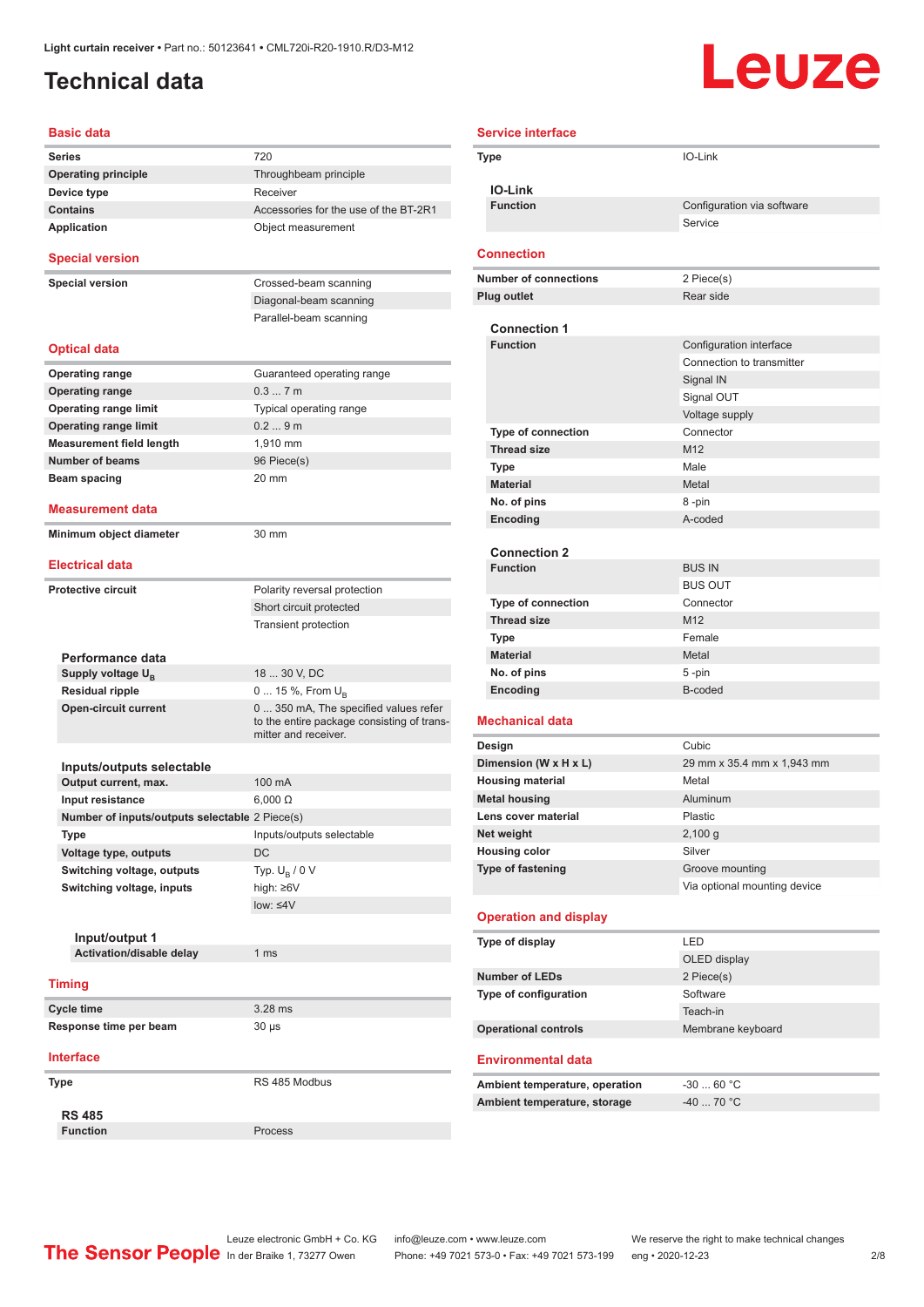### **Technical data**

## Leuze

#### **Certifications**

| Degree of protection     | IP 65         |
|--------------------------|---------------|
| <b>Protection class</b>  | Ш             |
| <b>Certifications</b>    | c CSA US      |
| <b>Standards applied</b> | IEC 60947-5-2 |
|                          |               |

#### **Classification**

| <b>Customs tariff number</b> | 90314990 |
|------------------------------|----------|
| eCl@ss 5.1.4                 | 27270910 |
| eCl@ss 8.0                   | 27270910 |
| eCl@ss 9.0                   | 27270910 |
| eCl@ss 10.0                  | 27270910 |
| eCl@ss 11.0                  | 27270910 |
| <b>ETIM 5.0</b>              | EC002549 |
| <b>ETIM 6.0</b>              | EC002549 |
| <b>ETIM 7.0</b>              | EC002549 |
|                              |          |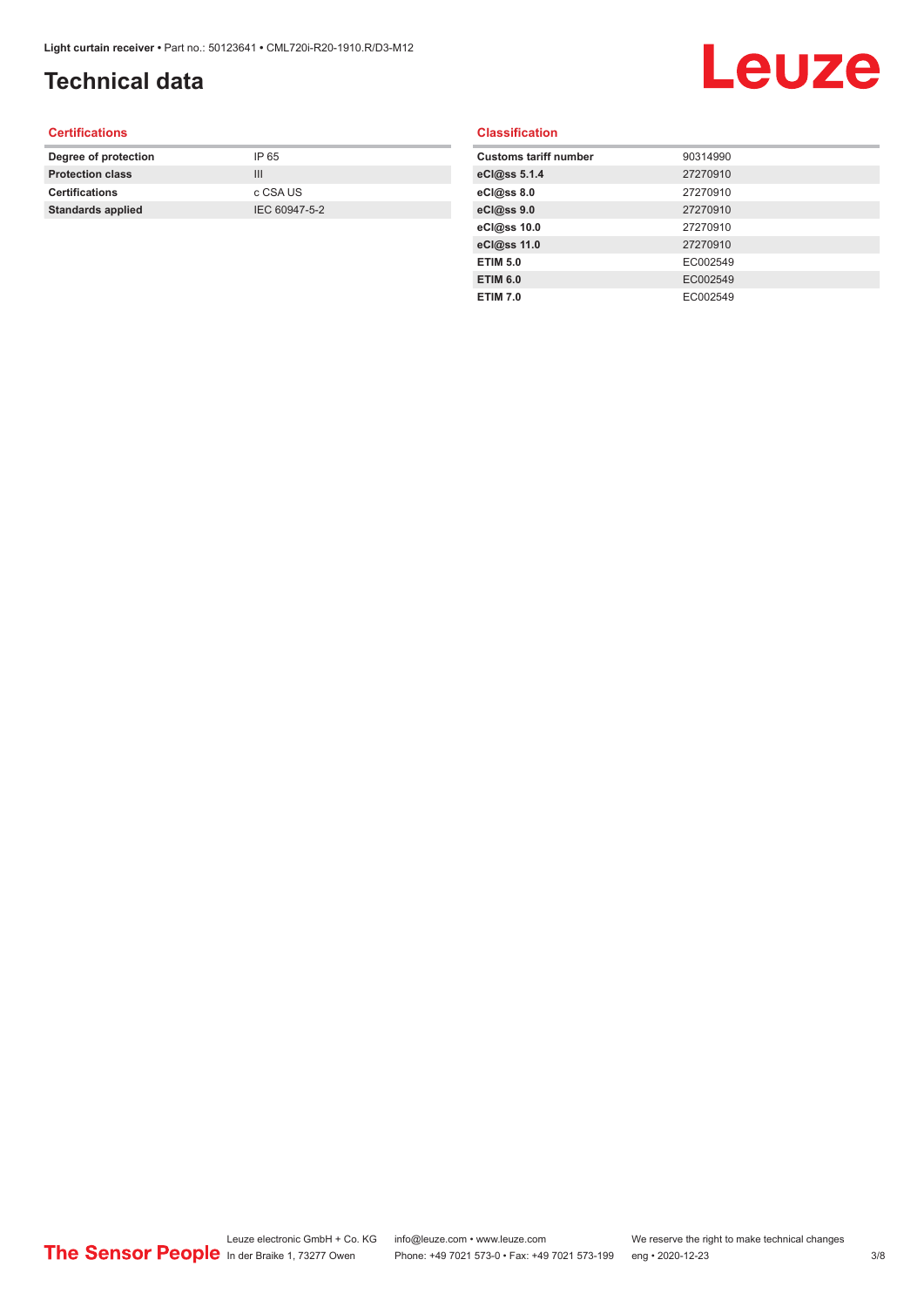#### <span id="page-3-0"></span>**Dimensioned drawings**

All dimensions in millimeters



- 
- B Measurement field length 1910 mm
- F M6 thread

G Fastening groove

- R Receiver
	- Y 5 mm

T Transmitter

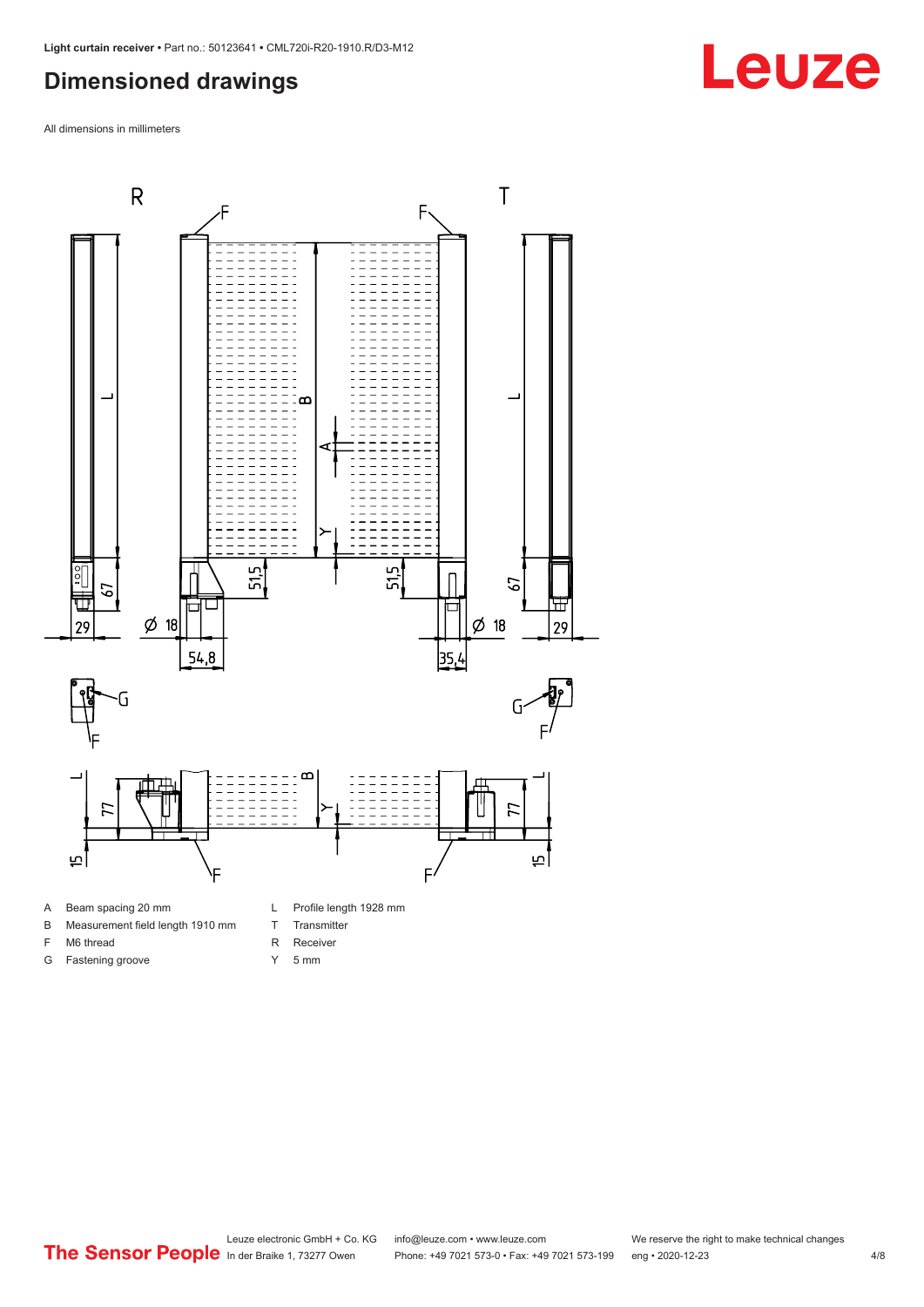#### <span id="page-4-0"></span>**Dimensioned drawings**





A PWR / SW IN / OUT B BUS IN / OUT

## **Electrical connection**

**Connection 1**

| <b>Function</b>    | Configuration interface   |
|--------------------|---------------------------|
|                    | Connection to transmitter |
|                    | Signal IN                 |
|                    | Signal OUT                |
|                    | Voltage supply            |
| Type of connection | Connector                 |
| <b>Thread size</b> | M <sub>12</sub>           |
| <b>Type</b>        | Male                      |
| <b>Material</b>    | Metal                     |
| No. of pins        | 8-pin                     |
| Encoding           | A-coded                   |

#### **Pin Pin assignment**

|                | $V +$            |  |  |
|----------------|------------------|--|--|
| $\overline{2}$ | I/O <sub>1</sub> |  |  |
| 3              | <b>GND</b>       |  |  |
| $\overline{4}$ | IO-Link          |  |  |
| 5              | I/O <sub>2</sub> |  |  |
| 6              | RS 485 Tx+       |  |  |
|                | RS 485 Tx+       |  |  |
| 8              | <b>FE/SHIELD</b> |  |  |
|                |                  |  |  |



#### **Connection 2**

| <b>Function</b>    | <b>BUS IN</b>  |
|--------------------|----------------|
|                    | <b>BUS OUT</b> |
| Type of connection | Connector      |
| <b>Thread size</b> | M12            |
| <b>Type</b>        | Female         |
| <b>Material</b>    | Metal          |
| No. of pins        | $5$ -pin       |
| Encoding           | B-coded        |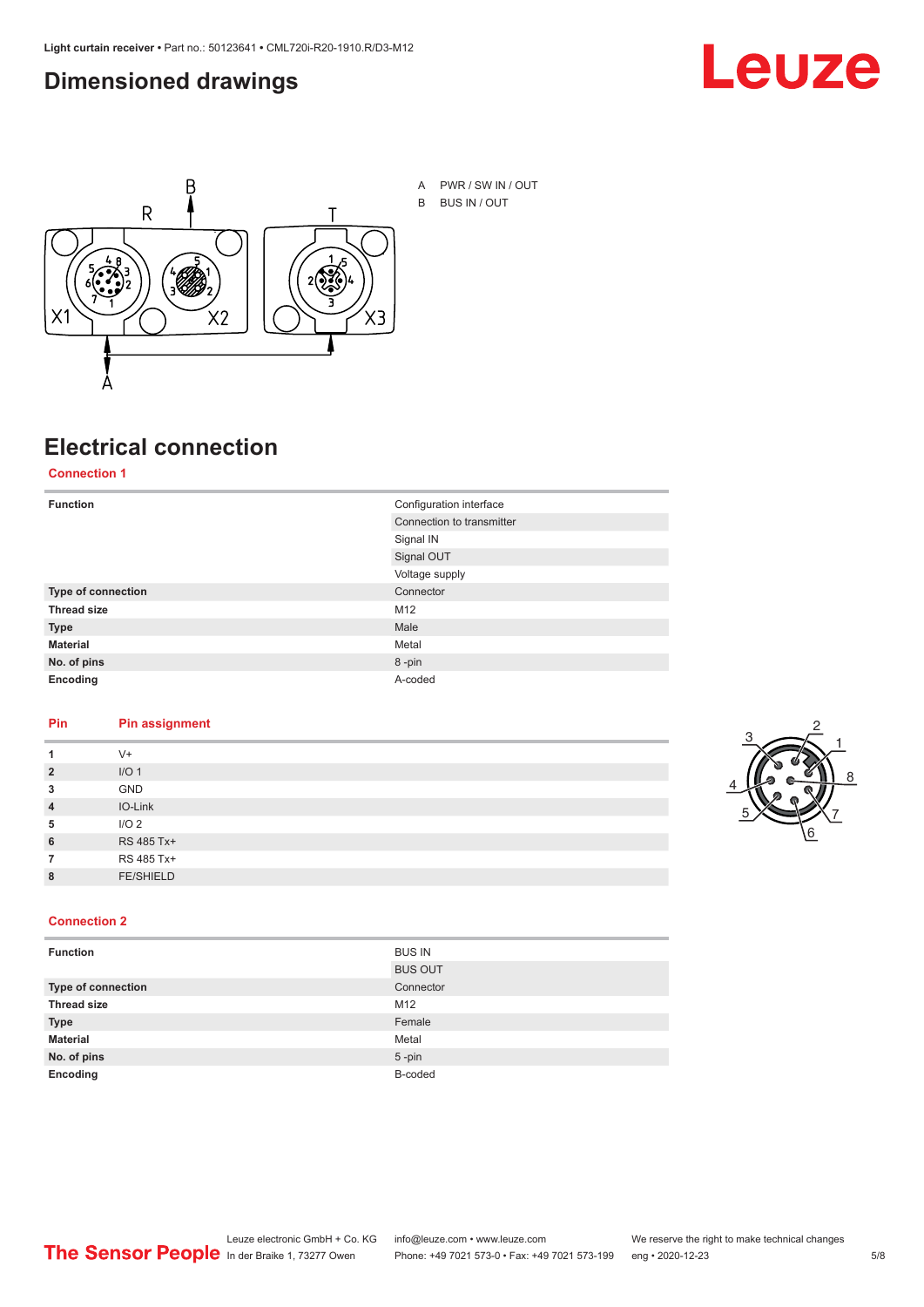### <span id="page-5-0"></span>**Electrical connection**

| Pin | Pin assignment   |  |
|-----|------------------|--|
|     | $V +$            |  |
| ຳ   | Tx-              |  |
| 3   | PB GND           |  |
|     | $Tx+$            |  |
| 5   | <b>FE/SHIELD</b> |  |

### **Operation and display**

| <b>LED</b>     | <b>Display</b>           | <b>Meaning</b>                         |
|----------------|--------------------------|----------------------------------------|
|                | Green, continuous light  | Operational readiness                  |
|                | Green, flashing          | Teach / error                          |
| $\overline{2}$ | Yellow, continuous light | Light path free, with function reserve |
|                | Yellow, flashing         | No function reserve                    |
|                | Off                      | Object detected                        |

#### **Suitable transmitters**

| Part no. | <b>Designation</b>         | <b>Article</b>               | <b>Description</b>                                                        |
|----------|----------------------------|------------------------------|---------------------------------------------------------------------------|
| 50119516 | CML720i-T20-<br>1910.R-M12 | Light curtain<br>transmitter | Operating range: 0.3  6 m<br>Connection: Connector, M12, Rear side, 5-pin |

#### **Part number code**

Part designation: **CML7XXi-YZZ-AAAA.BCCCDDD-EEEFFF**

| <b>CML</b>  | <b>Operating principle</b><br>Measuring light curtain                                                                                     |
|-------------|-------------------------------------------------------------------------------------------------------------------------------------------|
| 7XXi        | <b>Series</b><br>720i: 720i series<br>730i: 730i series                                                                                   |
| Y           | Device type<br>T: transmitter<br>R: receiver                                                                                              |
| <b>ZZ</b>   | <b>Beam spacing</b><br>$05:5$ mm<br>10:10 mm<br>20:20 mm<br>40:40 mm                                                                      |
| <b>AAAA</b> | Measurement field length [mm], dependent on beam spacing                                                                                  |
| B           | Equipment<br>A: connector outlet, axial<br>R: rear connector outlet                                                                       |
| CCC         | Interface<br>L: IO-Link<br>/CN: CANopen<br>/PB: PROFIBUS<br>/PN: PROFINET<br>/CV: Analog current and voltage output<br>/D3: RS 485 Modbus |

**Leuze**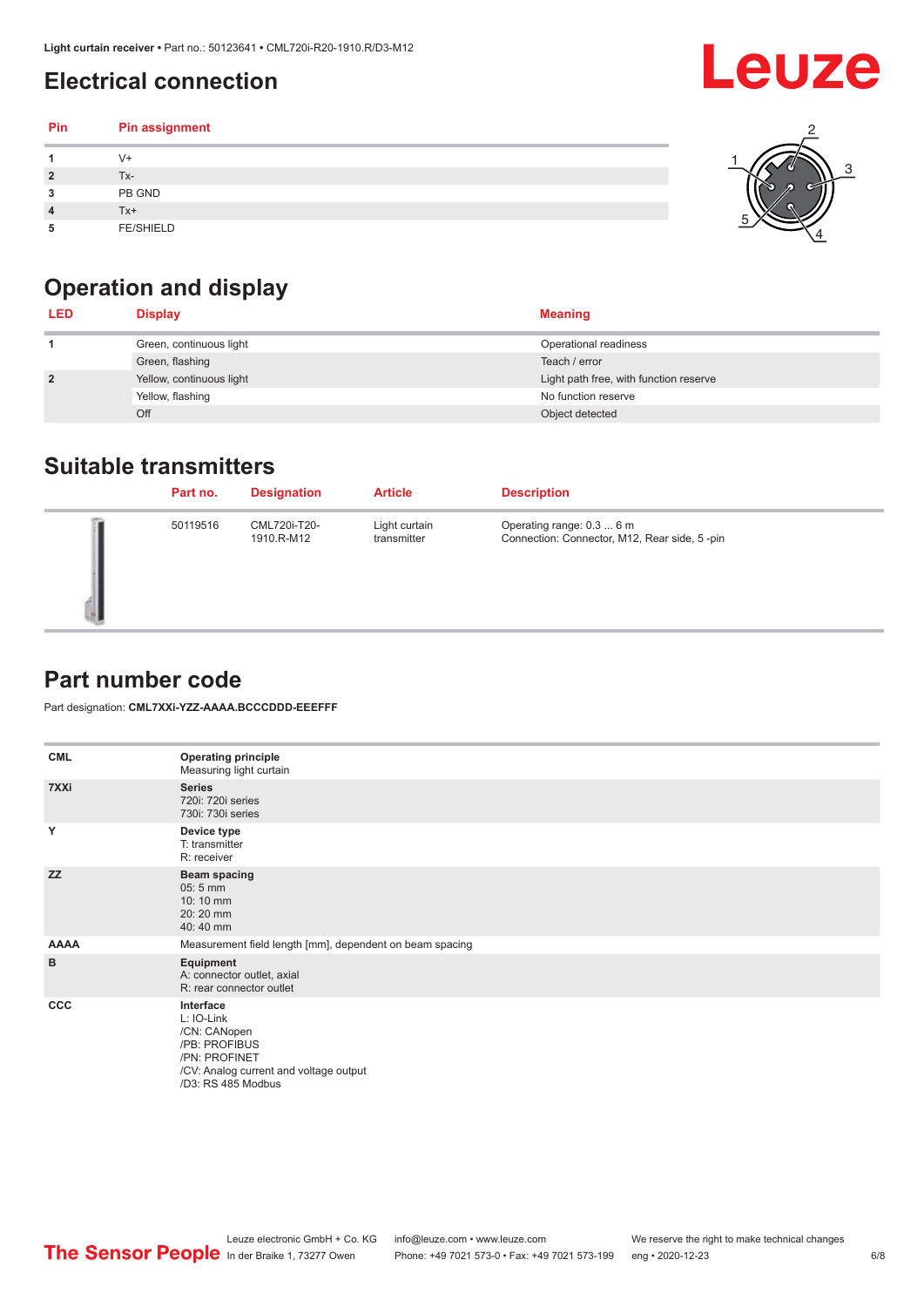#### <span id="page-6-0"></span>**Part number code**



| <b>DDD</b> | <b>Special equipment</b><br>-PS: Power Setting                                                  |
|------------|-------------------------------------------------------------------------------------------------|
| <b>EEE</b> | <b>Electrical connection</b><br>M12: M12 connector                                              |
| <b>FFF</b> | -EX: Explosion protection                                                                       |
|            |                                                                                                 |
|            | <b>Note</b>                                                                                     |
|            | $\&$ A list with all available device types can be found on the Leuze website at www.leuze.com. |

#### **Notes**

| Observe intended use!                                                                                                                                                                                                            |
|----------------------------------------------------------------------------------------------------------------------------------------------------------------------------------------------------------------------------------|
| $\%$ This product is not a safety sensor and is not intended as personnel protection.<br>$\%$ The product may only be put into operation by competent persons.<br>$\%$ Only use the product in accordance with its intended use. |
|                                                                                                                                                                                                                                  |



#### **For UL applications:**

ª For UL applications, use is only permitted in Class 2 circuits in accordance with the NEC (National Electric Code). ª These proximity switches shall be used with UL Listed Cable assemblies rated 30V, 0.5A min, in the field installation, or equivalent (categories: CYJV/ CYJV7 or PVVA/PVVA7)

#### **Accessories**

### Connection technology - Connection cables

|        | Part no. | <b>Designation</b>     | <b>Article</b>   | <b>Description</b>                                                                                                                                         |
|--------|----------|------------------------|------------------|------------------------------------------------------------------------------------------------------------------------------------------------------------|
| 2<br>W | 50132079 | KD U-M12-5A-V1-<br>050 | Connection cable | Connection 1: Connector, M12, Axial, Female, A-coded, 5-pin<br>Connection 2: Open end<br>Shielded: No<br>Cable length: 5,000 mm<br>Sheathing material: PVC |

#### Connection technology - Y distribution cables

|        |   | Part no. | <b>Designation</b>          | <b>Article</b>        | <b>Description</b>                                                                                                                                                                                                                                                                                  |
|--------|---|----------|-----------------------------|-----------------------|-----------------------------------------------------------------------------------------------------------------------------------------------------------------------------------------------------------------------------------------------------------------------------------------------------|
| 圔<br>⋿ | Ø | 50118183 | K-Y1 M12A-5m-<br>M12A-S-PUR | Interconnection cable | Connection 1: Connector, M12, Axial, Female, A-coded, 5-pin<br>Connection 2: Connector, M12, Axial, Male, A-coded, 5-pin<br>Connection 3: Connector, M12, Axial, Female, A-coded, 8-pin<br>Shielded: Yes<br>Cable length fork 1: 5,000 mm<br>Cable length fork 2: 150 mm<br>Sheathing material: PUR |